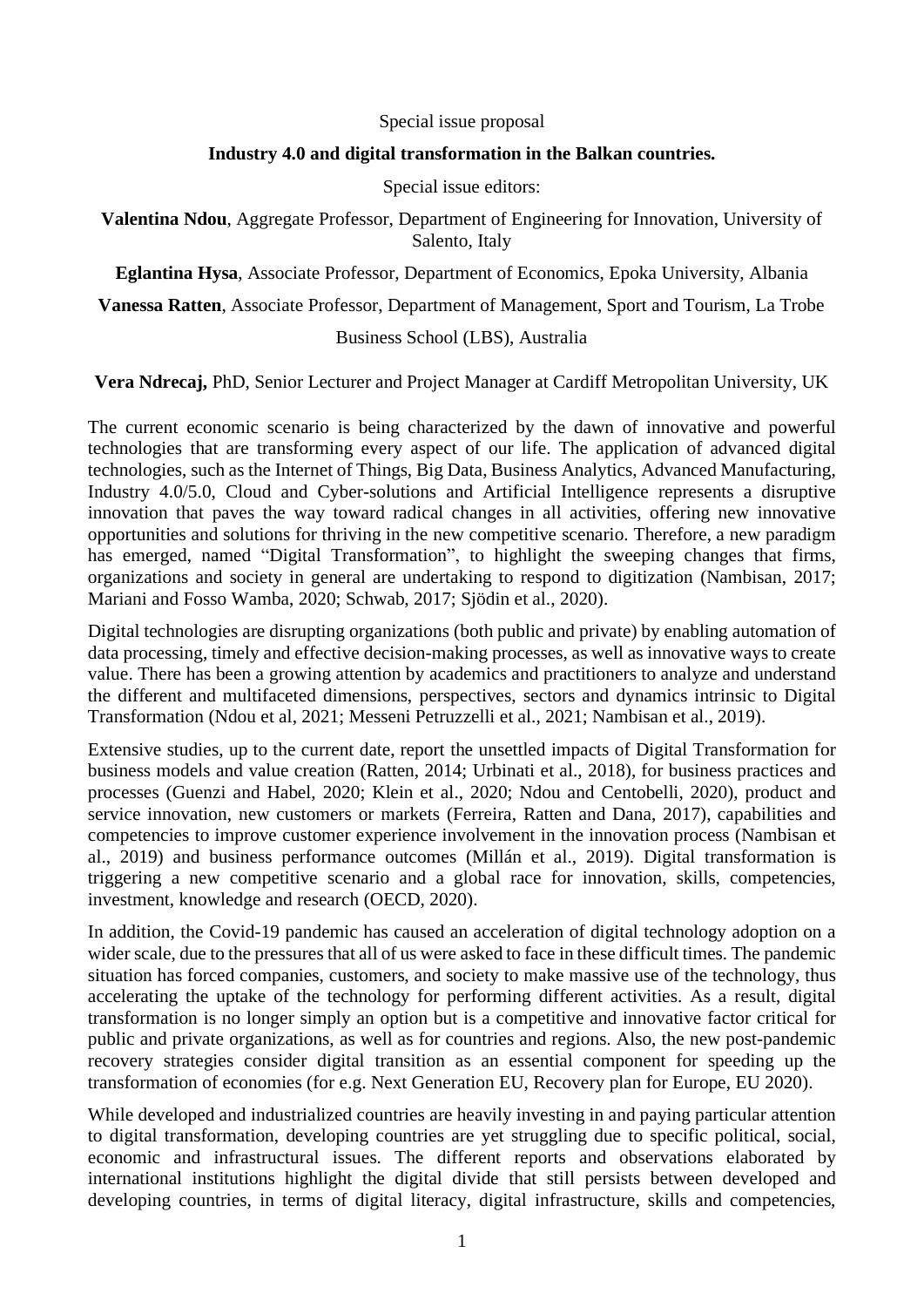advanced technologies, business readiness, online services. The digital divide has become especially apparent in the pandemic situation (OECD, 2020), where many developing countries found their selves unprepared for smart working, online education, digital payments, online services, and cybersecurity.

We have planned this special issue with the aim of contributing by providing empirical and conceptual research regarding the digital transformation of Balkan countries.

This focus of this special issue is of particular interest considering that the Balkans are an integral part of Europe, a geostrategic priority for the European Union (EU Commission, 2020), and a relevant market for products and services. In addition, some Balkan countries are now part of the EU, while others are working toward their accession. Therefore, they are all committed to implement fundamental reforms for economic development and integration, as well as to be coherent with EU strategic plans for post Covid recovery and progress (EU Commission, 2020). Among these reforms, the EU's digital strategy is one of the most relevant ones that aims to accelerate the digitalization of businesses, universities, governments, in a manner consistent with the EU's values and legal framework (EU Commission, 2020).

Therefore, understanding the state of the art of digital transformation in this area is of particular importance for grasping challenges and opportunities of the adoption of digital technologies and the progress and developments done at private and public sector. Additionally, the special issue aims to contribute to the identification and discussion of the influence of the digital technology revolution on innovation capability, competitiveness and in the achievement of sustainable development goals in the Balkan countries (Albania, Bosnia & Hercegovina, Bulgaria, Croatia, Montenegro, North Macedonia, Romania, Serbia, Slovenia). The following questions could be explored in this special issue:

- •How does digital transformation impact innovation and competitiveness?
- •What are the emerging issues and impacts of new digital technologies at private sector (tourism, agri-food, health, etc.)?
- •What are the emerging issues and impacts of new digital technologies in the public sector?
- •How can private and public organizations take advantage of new digital technologies?
- •What is the role of digital technologies for research and education?
- •How are customer relations changing due to the digital technology revolution?
- •How are working conditions and approaches changing due to the digital technology revolution?
- •How can digital transformation contribute to environmental and sustainable objectives?
- •What are the emerging issues around digital transformation?

Key research themes include, but are not limited to:

- •Critical perspectives on digital transformation and their impact in the Balkan countries;
- State of the art of digital transformation among Balkan countries;
- •Digital transformation to manage and mitigate the COVID-19 pandemic:
- Industry 4.0 applications (AI, blockchain, IoT, big data, 3D) developed and adopted by business and organizations;
- •FinTechs and financial inclusion in Balkan countries;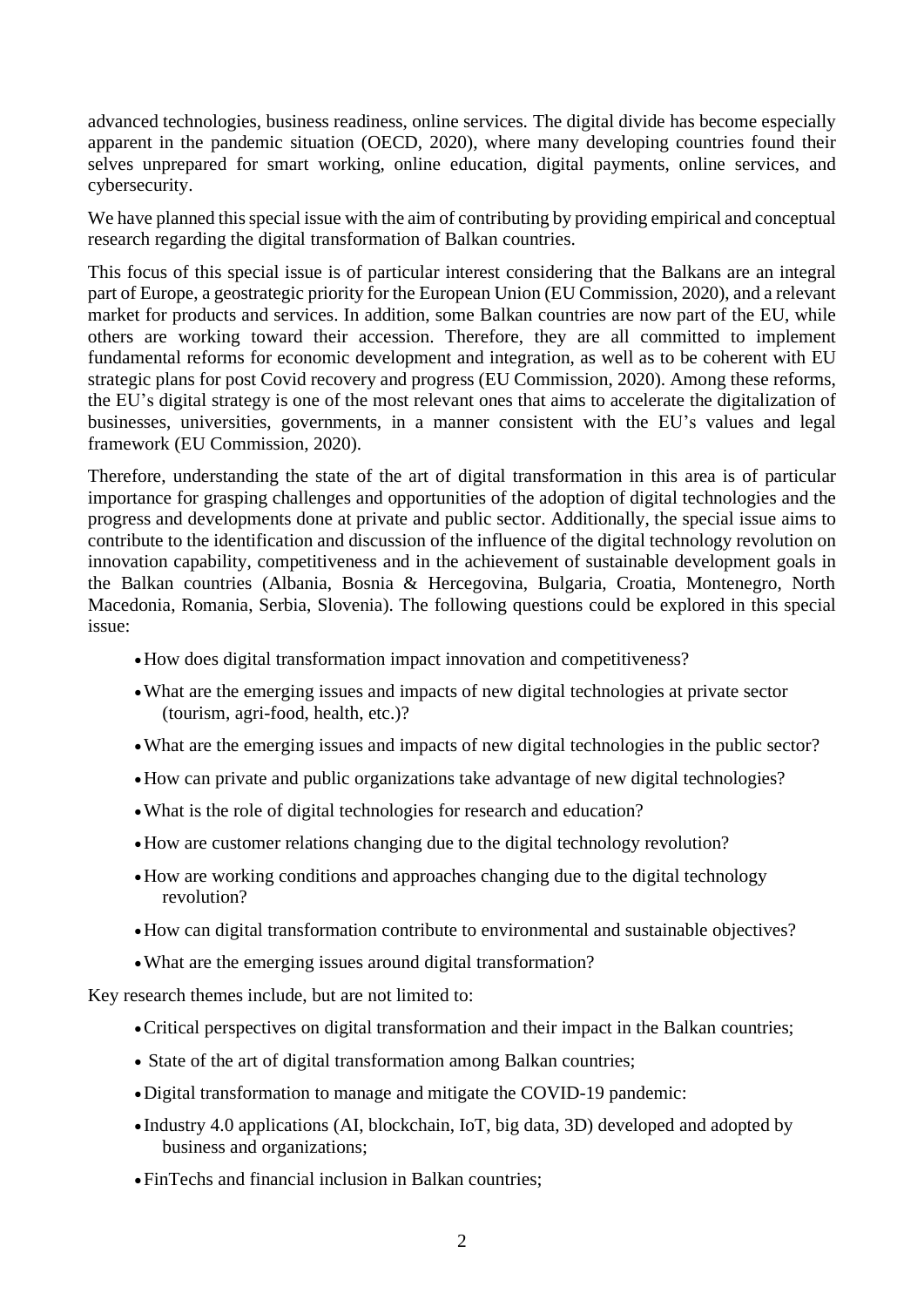- Implications of advanced technologies in the Balkan context;
- •Digital Technologies, innovation and competitiveness;
- •Policies, strategies and approaches for catching up digital economy;
- •Human capital and Digital Transformation;
- •Sustainable Development Goals and Digital Transformation;
- •Sustainability, Digital Transformation and New Business Models;
- •Digital Transformation for research and education;
- •Digital Transformation of the tourism sector;
- •Digital Transformation of the public sector;
- •Digital Transformation and the future of work.

Theoretical and empirical studies adopting qualitative, quantitative or mixed methods are encouraged.

The guest editors welcome informal enquiries and can be contacted at:

valentina.ndou@unisalento.it

ehysa@epoka.edu.al

V.Ratten@latrobe.edu.au

vndrecaj@cardiffmet.ac.uk

We invite interested authors to send extended abstracts (by email) by December 23, 2021. Extended abstracts should be shorter than 500 words (with max 1 figure/diagram) and provide sufficient details on research questions, methods, data, (anticipated) findings for the co-editors to evaluate suitability.

Feedback on the suitability of abstracts will be returned to authors by January 31, 2022.

Full paper submission is expected by April 30, 2022. All submissions of full papers must be made to the EJISDC website: http://mc.manuscriptcentral.com/ejisdc, and authors should select the "Industry 4.0 and digital transformation in the Balkan countries" special issue.

## **References**

Centobelli, P., & Ndou, V. (2019). Managing customer knowledge through the use of big data analytics in tourism research. *Current Issues in Tourism*, 22(15), 1862-1882.

EU Commission (2020). Communication from the Commission to the European Parliament, the council, the European Economic and Social committee and the committee of the regions Brussels, 6.10.2020 com (2020) 641 final.

EU 2020, Recovery Plan for Europe available at: Recovery plan for Europe | European Commission (europa.eu).

Ferreira, J. J., Ratten, V., & Dana, L. P. (2017). Knowledge spillover-based strategic entrepreneurship. *International Entrepreneurship and Management Journal*, *13*(1), 161-167.

Guenzi, P., & Habel, J. (2020). Mastering the Digital Transformation of sales. *California Management Review*, 62 (4), 57-85.